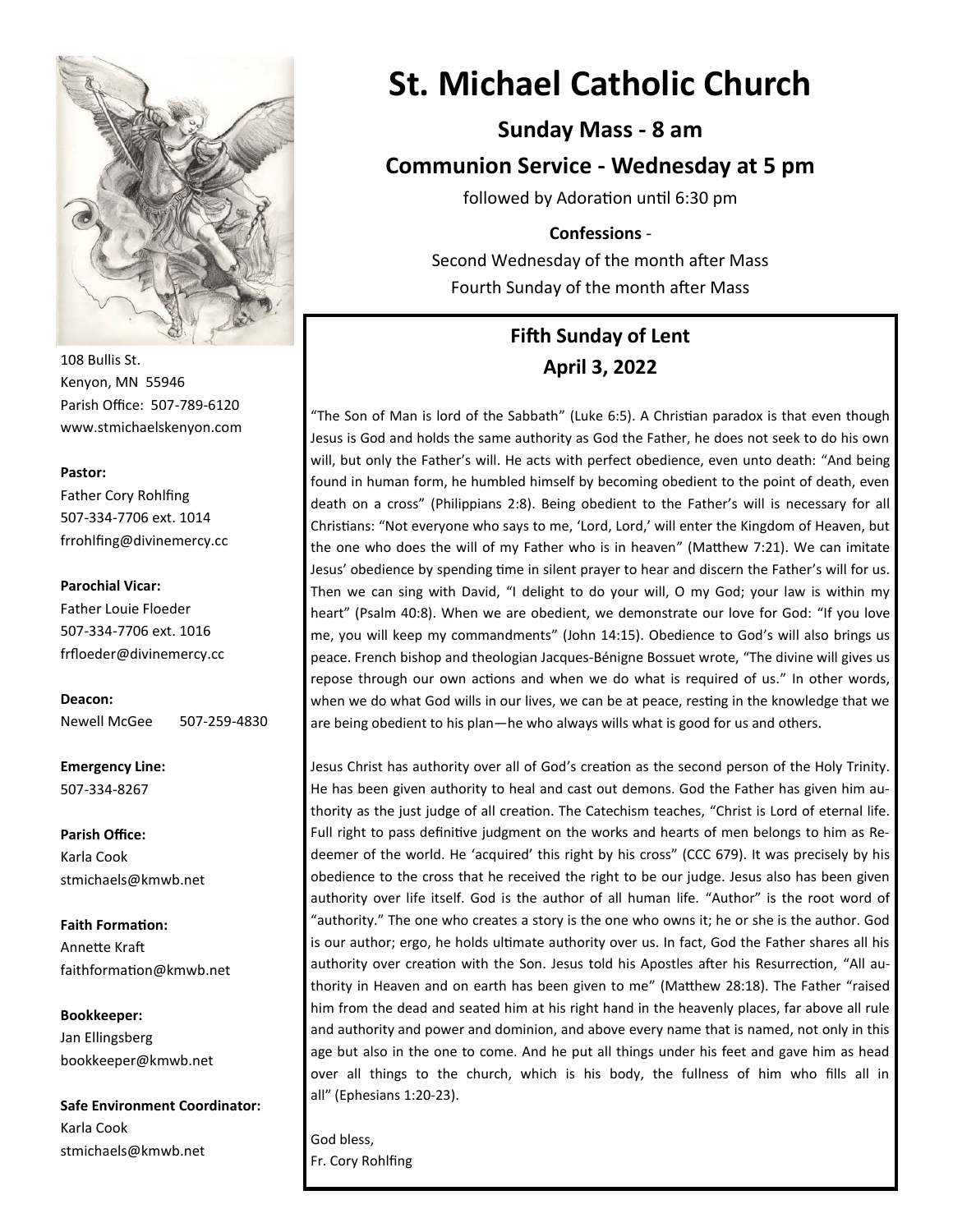Welcome to all those visiting us today. We invite everyone to continue to celebrate Mass with us at St. Michael's. Please let the parish office know if we can be of assistance to you.

**Saints of the week**

| <b>LITURGICAL SCHEDULE</b>             |                                      | April 4 - St. Isidore                    |                |
|----------------------------------------|--------------------------------------|------------------------------------------|----------------|
|                                        |                                      | April 5 - St. Vincent Ferrer             |                |
| April 10 - Palm Sunday                 |                                      | April 7 - St. John Baptist de la Salle   |                |
| Reader:                                | <b>Bruce Chmelik</b>                 | April 8 - St. Julie Billiart             |                |
| Ushers:                                | Keith Schrader & Tim LaCanne         |                                          |                |
| Servers:                               | Allina Mendoza & Ryan LaCanne        |                                          |                |
|                                        |                                      | <b>CONTRIBUTIONS</b>                     |                |
| April 14 - Holy Thursday Mass 7:00 pm  |                                      | March 27, 2022                           |                |
| Reader:                                | Lou Breimhurst                       | <b>Adult Envelopes:</b>                  | 1010.00<br>\$. |
| Ushers:                                | Marv Donkers & Jason Hoaglund        | Loose Plate:                             | \$<br>71.00    |
| Servers:                               | Izzy Chmelik, Jett Smith,            |                                          |                |
|                                        | Ryan LaCanne, & Serenity Overholt    | <b>IMPORTANT UPCOMING DATES</b>          |                |
| April 15 - Good Friday Service 3:00 pm |                                      | April 6 - Stations of the Cross 5:30 pm  |                |
| Reader:                                | Georgia Quamme                       |                                          |                |
| Ushers:                                | Greg Dapper & Tim LaCanne            | April 8 - Stations of the Cross 6:00 am  |                |
| Servers:                               | Greyson Overholt & Serenity Overholt |                                          |                |
|                                        |                                      | April 10 - Stations of the Cross 9:00 am |                |
|                                        | April 17 - Easter Mass 8:00 am       |                                          |                |
| Reader:                                | Laura Chmelik                        | April 13 - NO Wednesday evening Mass     |                |
| Ushers:                                | Tom Coffman & Tim Donkers            |                                          |                |
| Servers:                               | Allina Mendoza & Ryan LaCanne        | April 14 - Holy Thursday Mass 7:00 pm    |                |
|                                        |                                      | Altar of Repose 8:00-10:00 pm            |                |
| April money counters:                  |                                      |                                          |                |
|                                        | John Smith & David Mund              | April 15 - Good Friday Service 3:00 pm   |                |

We pray for all our parishioners, families and friends who are in need of physical or spiritual healing, especially, Anne Haynes, Bryce Young, Don Graunke, Marian Spindler, Donna Hollund, Mike "Mac" McDonald, and Reymundo Ramirez.

We pray for those in the Armed forces, especially Sergio Jr & Angela Rodriguez, Zury Hoaglund, and Zane Hoaglund.

St. Michael the Archangel, defend us in battle, be our protection against the wickedness and snares of the devil. May God rebuke him we humbly pray; and do thou, O Prince of the Heavenly host, by the power of God, cast into hell Satan and all the evil spirits who prowl about the world seeking the ruin of souls. Amen.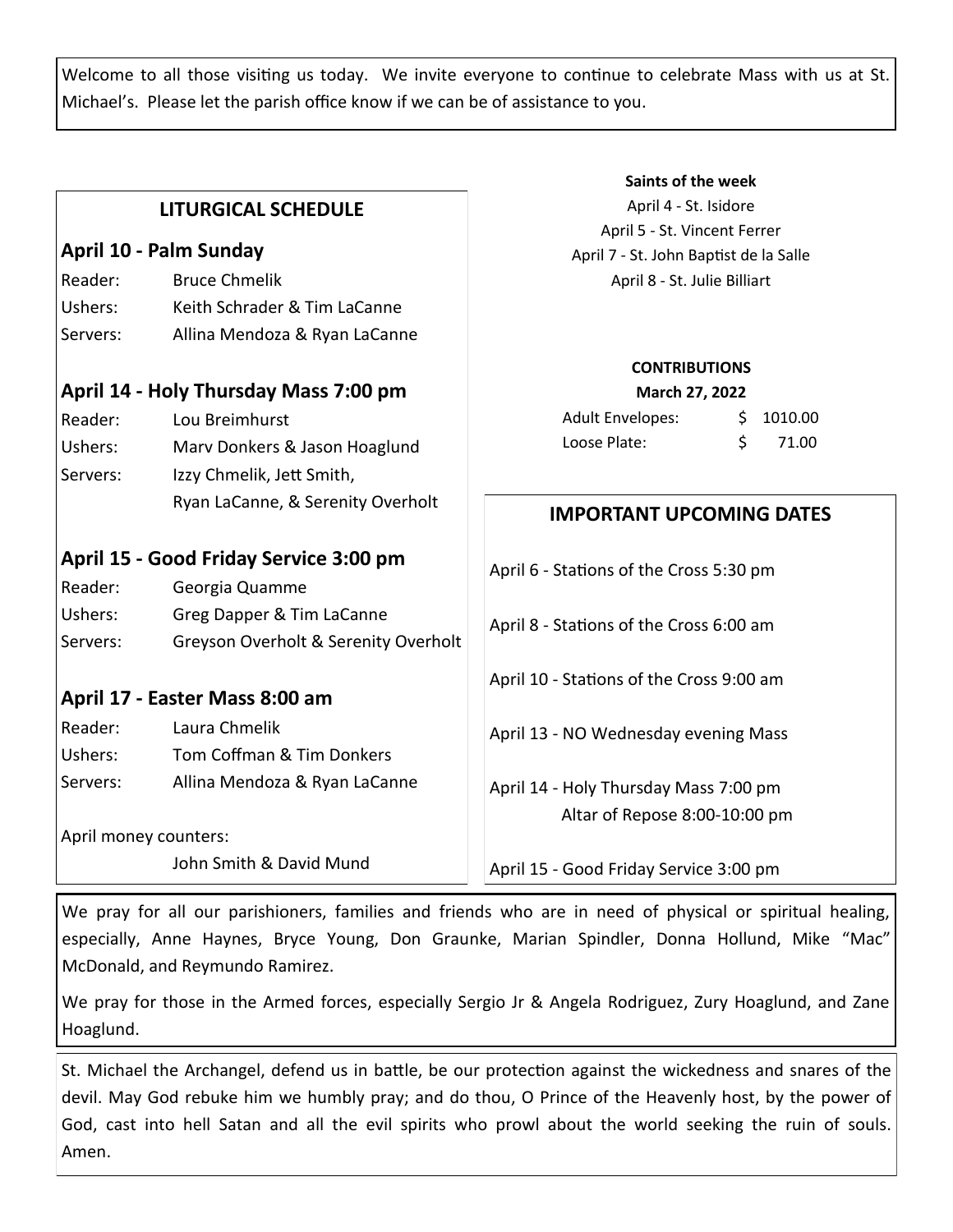

Adoration will be on Wednesday evening following the Communion Service. Please come and spend some time before the Blessed Sacrament.

#### **Faith Formation Director Job Opening**

St. Michael's is currently seeking a person to take over the responsibilities of the Faith Formation Director position. This position is approximately 6 hours a week but may require more certain times of the year.

Duties include: work with Faith Formation teachers, paperwork for Sacraments, curriculum development, recruit teachers, training sessions, available resource for all teachers/students, implement/plan Safe Environment, special programs/holidays throughout the year, compliance of teachers with the Essential 3, order items needed, registration, and other tasks as assigned.

For a complete job description, questions, or to apply please contact the parish office.



Are you interested in growing in solidarity with our Catholic brothers and sisters in our partnership diocese of Kitui, Kenya? St. Michael's parishioners are invited to participate in the Living Water program again this year, to "Give Change and Change Lives" for those in Kitui. Through prayer, reflection, and almsgiving, parishioners will have the opportunity to grow in KITUI, KENYA PARTNERSHIP understanding about our partnership diocese.

This year, we will help support the lives of Kenyan children though Living Water: give change to provide healthy water for drinking, food, healthcare, and hygiene - truly water for life. Your help is very important this year as drought conditions worsened in 2021. More information and water bottles are available in the atrium. Thank you for your continued support of the Kitui Living Water Program.

### **Parking Lot Campaign**

Current amount in fund: \$41,600.

We are well underway in our current project of replacing the parking lot. The parking lot has been deteriorating rapidly the past few years and has come to the point where it is now a concern and in some places a hazard. We ask that you continue to prayerfully discern if you can contribute to this campaign.

Can you help lead the Rosary on Sunday mornings before Mass? Looking for people to lead beginning about 7:40 am on a substitute basis. Please contact the parish office if you can help with this ministry. Thank you.



Please keep our youth who will be Confirmed in May in your prayers.

Molly Bauer Ryan LaCanne Noah Bauer **Allina Mendoza** Jenna Cook Jett Smith

Isabella Chmelik Greyson Overholt

*Creator Spirit, strengthen these youth with your gifts of grace, to love and serve as disciples of Christ. Grant that they may grow into the fullness of the stature of Christ. Fill them with the joy of your presence. Increase in them the fruit of your Spirit: the spirit of wisdom and understanding, the spirit of love, patience and gentleness, the spirit of wonder and true holiness.*